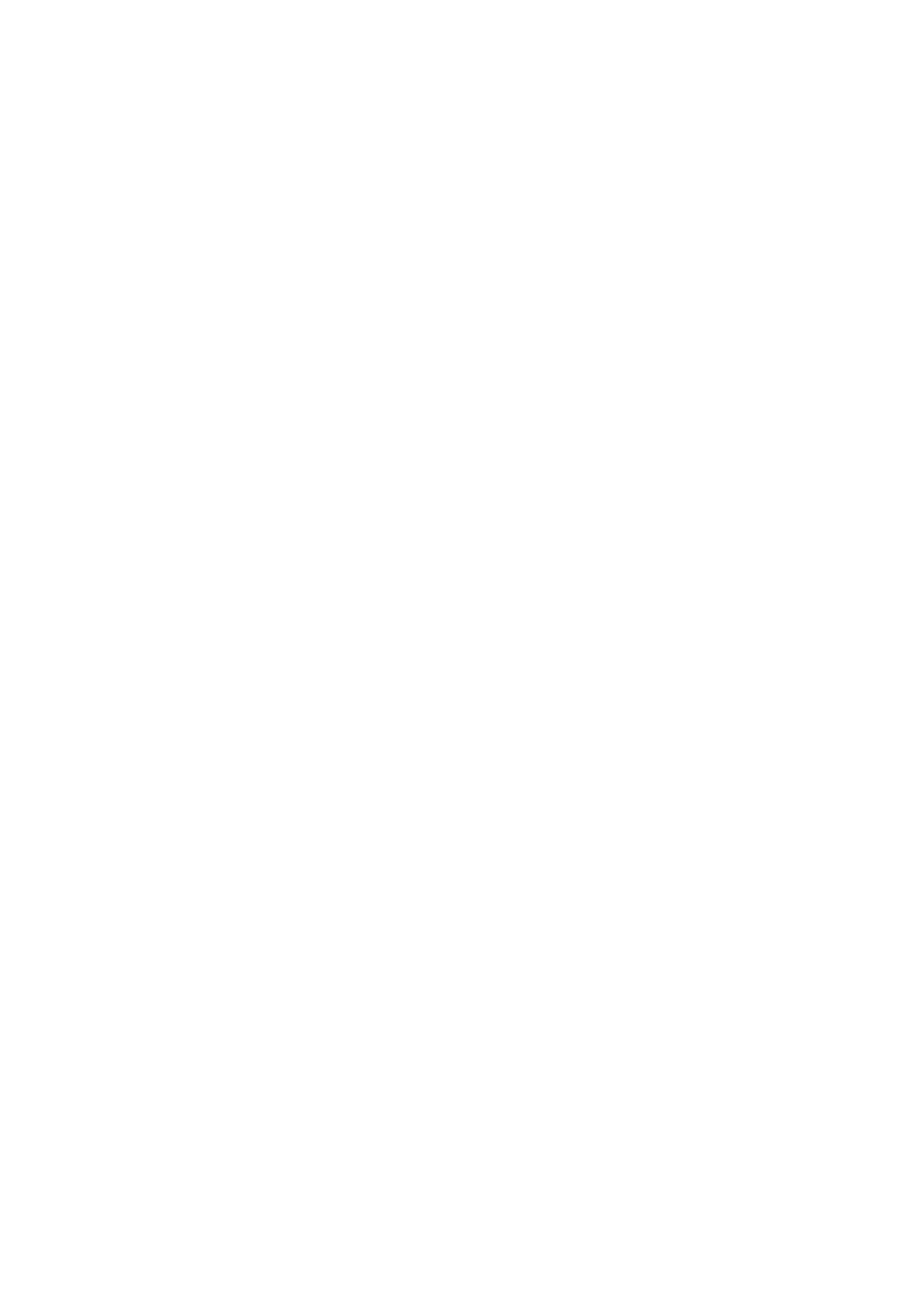

# **BABY BIO \$86)(('** 3/18

Creation Date: 17/06/2020 Revision Date: 17/06/2020 Version: 01 / GREAT BRITAIN

**Additional labelling :** None

**2.3 Other hazards**

No other available data.

## **SECTION 3: COMPOSITION/INFORMATION ON INGREDIENTS**

### **3.1 Substances**

Not applicable

**3.2 Mixtures**

#### **Chemical nature**

AL : Other liquid

#### **Hazardous components**

Hazard statements according to Regulation (EC) No. 1272/2008

|                     | <b>CAS Number/</b>                          |                                       | <b>Classification</b>                                           |                                        |                 |
|---------------------|---------------------------------------------|---------------------------------------|-----------------------------------------------------------------|----------------------------------------|-----------------|
| Ingredients         | <b>EC Number/</b><br>Index<br><b>Number</b> | <b>REACH</b><br>Number /<br>recording | <b>Regulation</b><br>1272/2008/EC                               | <b>Environmental</b><br><b>Hazards</b> | Conc %<br>(w/w) |
| Potassium hydroxide | 1310-58-3<br>215-181-3<br>019-002-00-8      | 01-2119487136-<br>33-                 | Met. Corr. 1, H290<br>Acute Tox. 4, H302<br>Skin Corr. 1A, H314 |                                        | 2,00 < x < 6,00 |
| Phosphoric acid     | 7464-38-2<br>231-633-2<br>015-011-00-6      | 01-2119485924-<br>24-                 | Skin Corr. 1B, H314                                             |                                        | 2,00 < x < 6,00 |

#### **Further information**

For full text of H-statements : see SECTION 16.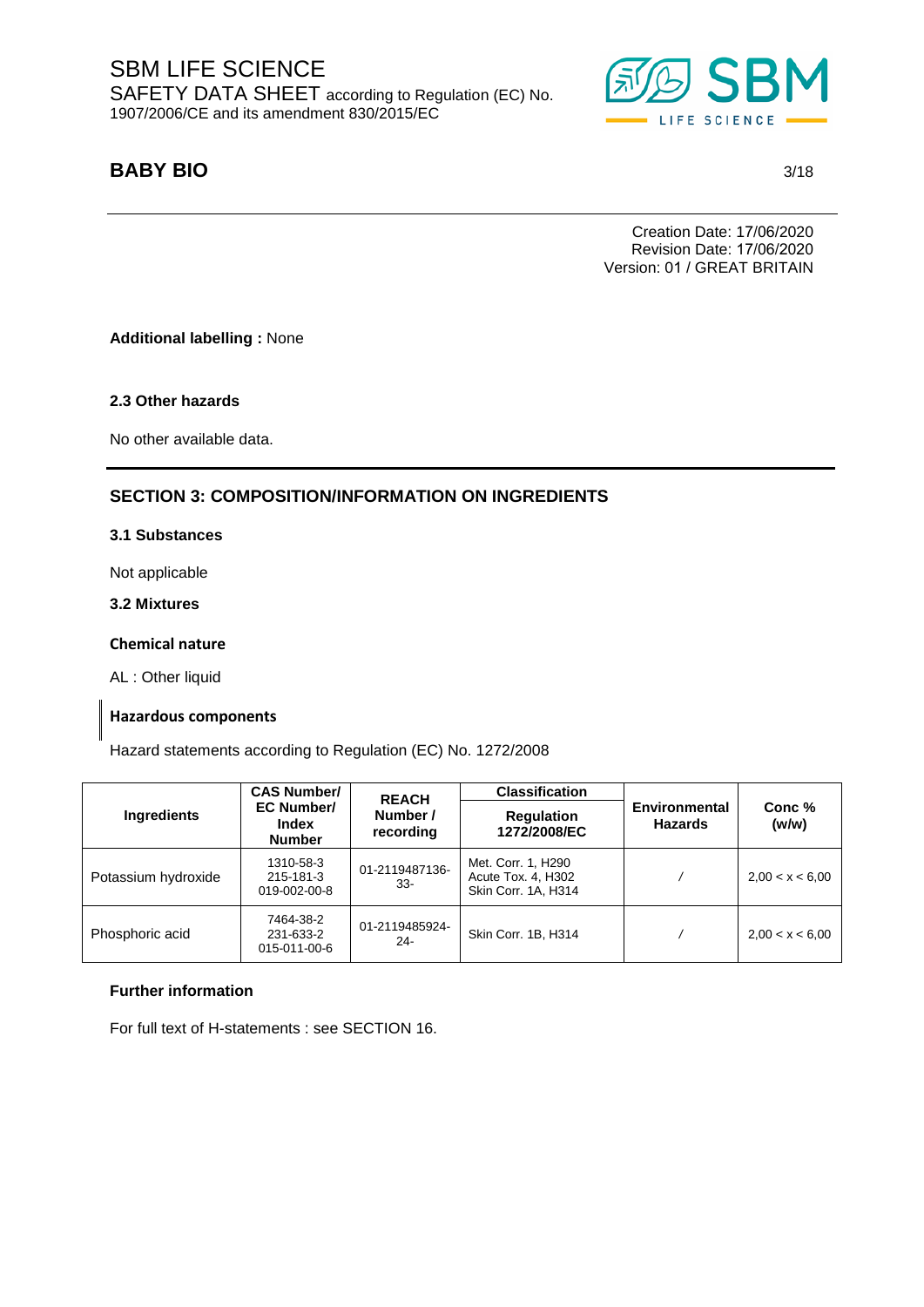

# **BABY BIO CACTUS FEED** 4/18

Creation Date: 17/06/2020 Revision Date: 17/06/2020 Version: 01 / GREAT BRITAIN

### **SECTION 4: FIRST AID MEASURES**

#### **4.1 Description of first aid measures**

| <b>General advice</b> | Equip yourself with the container, label or safety data sheet when you call<br>an emergency number, poison center or doctor or if you consult for<br>treatment. |
|-----------------------|-----------------------------------------------------------------------------------------------------------------------------------------------------------------|
| <b>Inhalation</b>     | Remove to fresh air and keep warm and at rest.                                                                                                                  |
|                       | If unconscious, place in recovery position and seek medical advice.                                                                                             |
| Eye contact           | Rinse thoroughly with plenty of water, including under the eyelids for at<br>least 15 minutes.                                                                  |
|                       | Remove contact lenses and rinse thoroughly. Consult a physician if<br>irritation persists.                                                                      |
| <b>Skin contact</b>   | Remove contaminated clothing.                                                                                                                                   |
|                       | Wash off immediately with soap and plenty of water.                                                                                                             |
|                       | Wash clothes before reuse.                                                                                                                                      |
| Ingestion             | Do not induce vomiting. Rinse out mouth and give water in small sips to<br>drink.                                                                               |
|                       | Never give anything by mouth to an unconscious person.                                                                                                          |

### **4.2 Most important symptoms and effects, both acute and delayed**

#### **Symptoms**

| Local    | Slight irritation.           |
|----------|------------------------------|
| Systemic | Diarrhoea, vomiting, nausea. |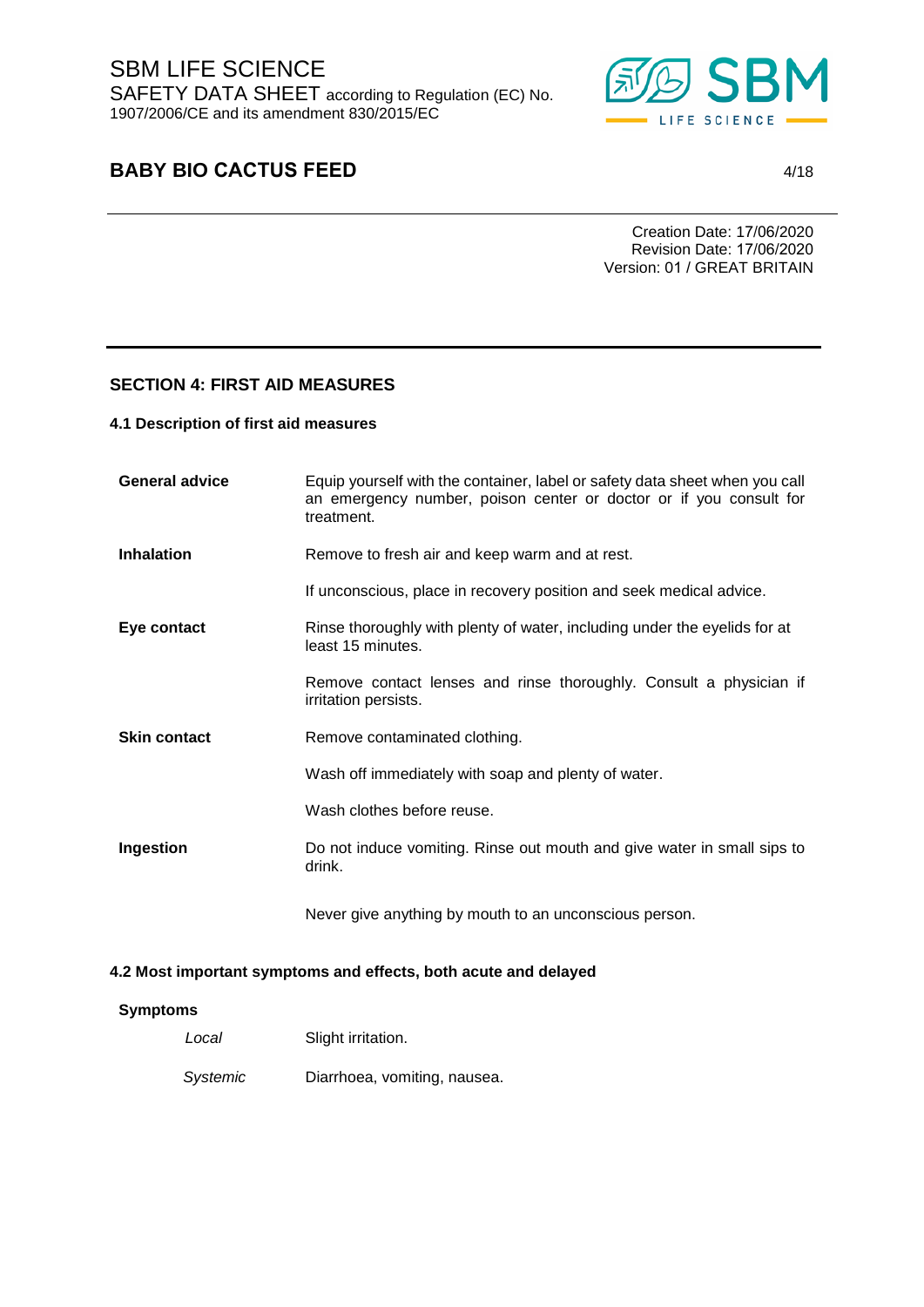

# **BABY BIO CACTUS FEED** 5/18

Creation Date: 17/06/2020 Revision Date: 17/06/2020 Version: 01 / GREAT BRITAIN

### **4.3 Indication of any immediate medical attention and special treatment needed**

**Hazards** No available data. **Treatments** Local treatment : symptomatic Systemic treatment : No antidote. Treat symptomatically In case of ingestion gastric lavage should be considered in cases of significant ingestions only within the first 2 hours. However, the application of activated charcoal and sodium sulphate is always advisable.

### **SECTION 5: FIREFIGHTING MEASURES**

### **5.1 Extinguishing media**

| <b>Suitable</b>                                                 | -         | Water spray                                                          |
|-----------------------------------------------------------------|-----------|----------------------------------------------------------------------|
|                                                                 |           | Carbon dioxide (CO <sub>2</sub> )                                    |
|                                                                 | ۰         | Dry chemical                                                         |
|                                                                 |           | Alcohol resistant foam                                               |
| <b>Unsuitable</b>                                               |           | High volume water jet                                                |
| 5.2 Special hazards<br>arising from the<br>substance or mixture |           | Burning may produce heavy smoke and gases. Do not breathe fumes.     |
| 5.3 Advice for firefighters                                     |           |                                                                      |
| <b>Special protective</b><br>equipment for<br>firefighters      | clothing. | Wear self-contained breathing apparatus and wear suitable protective |

**Further information** Remain upstream of the flames.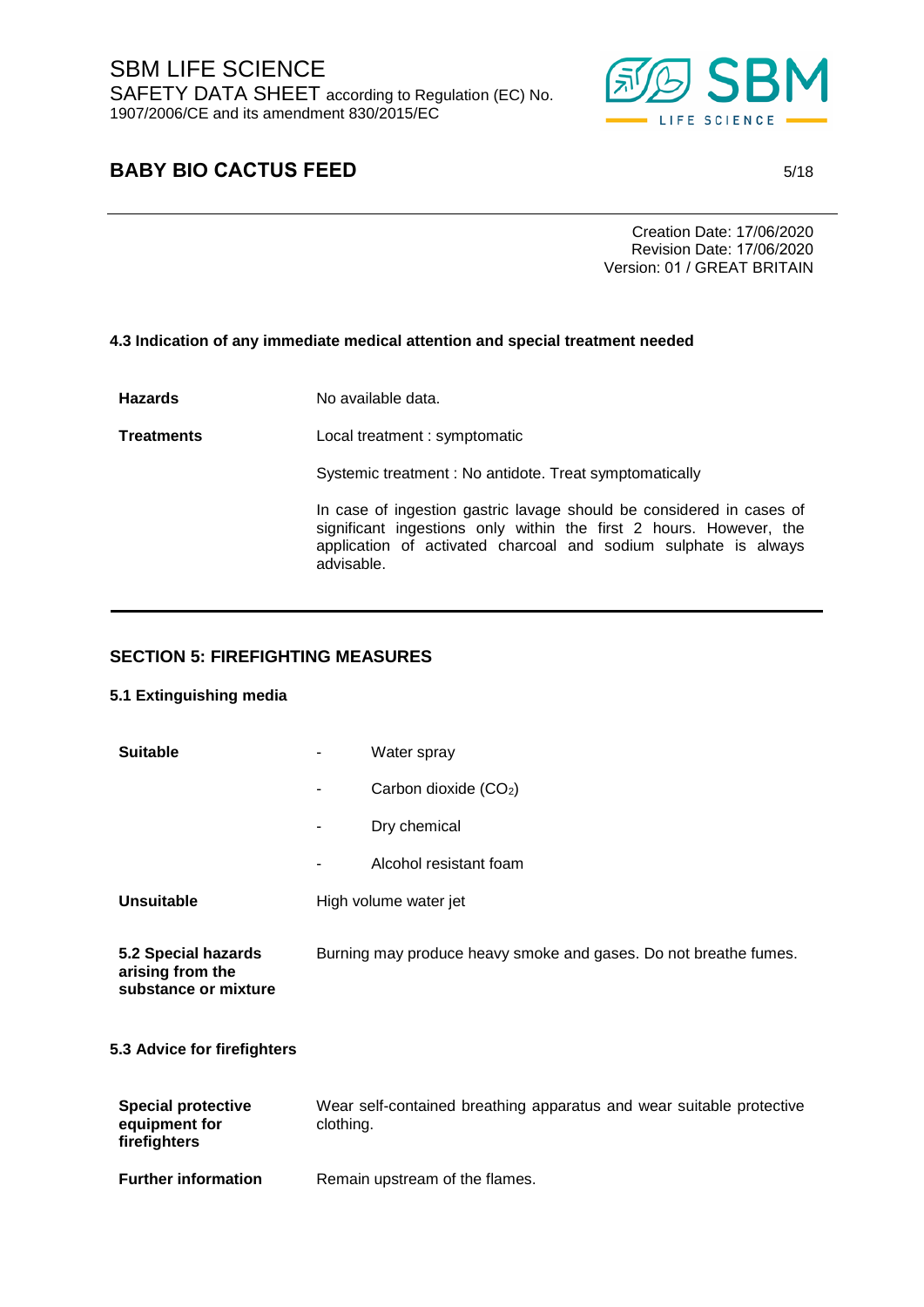

# **BABY BIO CACTUS FEED** 6/18

Creation Date: 17/06/2020 Revision Date: 17/06/2020 Version: 01 / GREAT BRITAIN

Cool closed containers exposed to fire with water spray.

## **SECTION 6: ACCIDENTAL RELEASE MEASURES**

**6.1 Personal precautions, protective equipment and emergency procedures** 

| For non-emergency<br>personnel          | Provide adequate ventilation.                                                                                                  |  |
|-----------------------------------------|--------------------------------------------------------------------------------------------------------------------------------|--|
|                                         | Avoid contact with the skin, eyes and clothes.                                                                                 |  |
|                                         | Evacuate the danger zone and observe the emergency procedures.                                                                 |  |
| For emergency                           | Provide adequate ventilation.                                                                                                  |  |
| responders                              | Wear personal protection equipment.                                                                                            |  |
|                                         | Isolate the danger zone and refuse entry to non-essential and<br>unprotected people.                                           |  |
| <b>6.2 Environmental</b><br>precautions | Do not flush into surface water or sanitary sewer system. Avoid subsoil<br>penetration.                                        |  |
|                                         |                                                                                                                                |  |
|                                         | 6.3 Methods and materials for containment and cleaning up                                                                      |  |
| <b>Methods for</b><br>containment       | Contain spillage and collect the product if it is possible.                                                                    |  |
| <b>Methods for cleaning up</b>          | Rapidly recover the product with absorbent material, organic, sand<br>Then collect it in a suitable container for elimination. |  |
|                                         | Wash the affected area with water, then rinse.                                                                                 |  |
| <b>Additional advice</b>                | Recycle where possible : the washings can be reused as a low grade<br>fertiliser.                                              |  |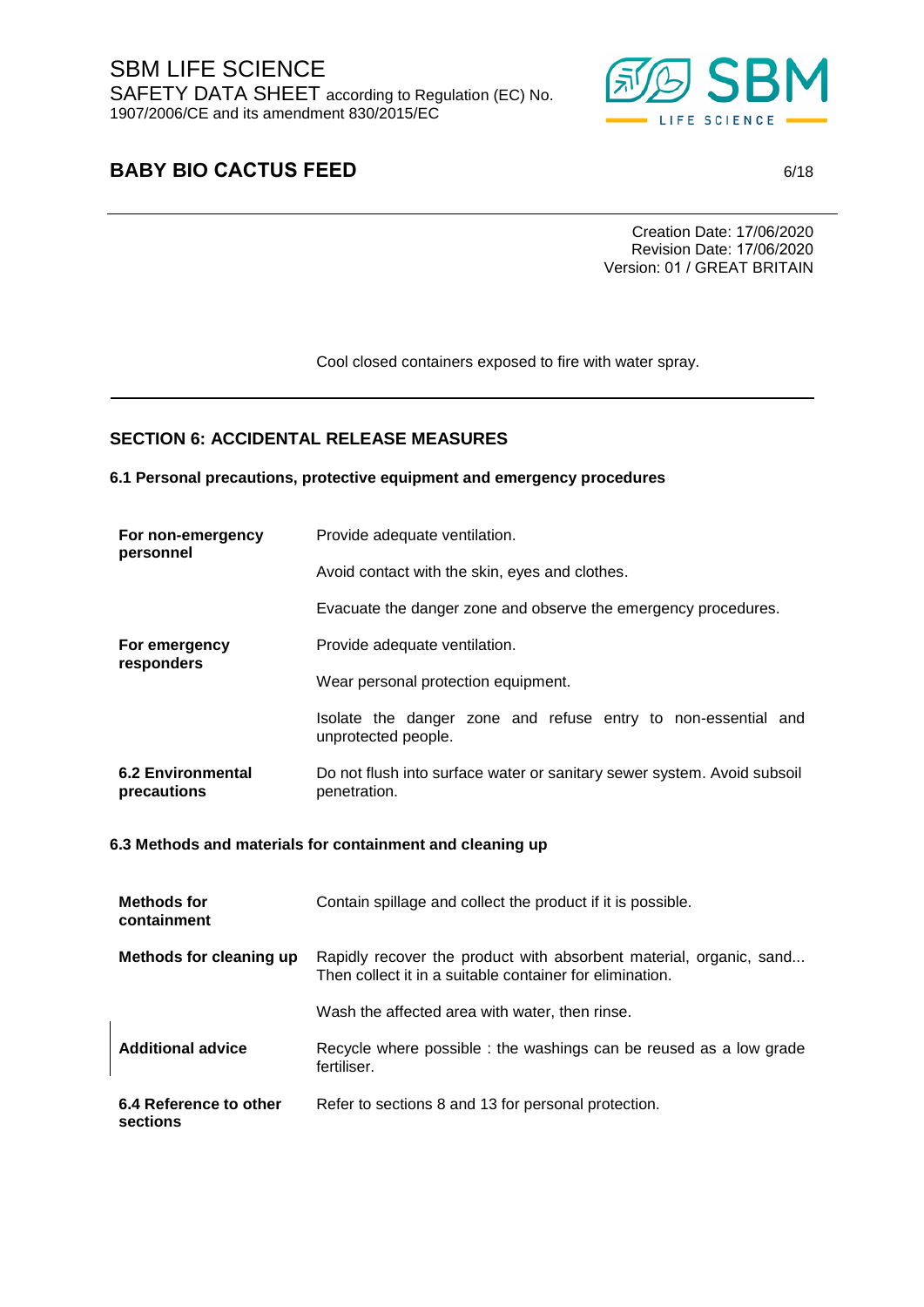

# **BABY BIO CACTUS FEED** 7/18

Creation Date: 17/06/2020 Revision Date: 17/06/2020 Version: 01 / GREAT BRITAIN

## **SECTION 7: HANDLING AND STORAGE**

**7.1 Precautions for safe handling** 

| Advice on safe handling                                      | Avoid contact with skin, eyes and clothing.                                                       |  |
|--------------------------------------------------------------|---------------------------------------------------------------------------------------------------|--|
|                                                              | Use in ventilated areas.                                                                          |  |
|                                                              | Avoid breathing spray.                                                                            |  |
| <b>Advice on protection</b><br>against fire and<br>explosion | No special protection recommended.                                                                |  |
| <b>Hygiene measures</b>                                      | After handling, wash the hands before eating, drinking or smoking.                                |  |
|                                                              | Soiled clothing must remain in the working area and must be cleaned<br>thoroughly before reusing. |  |
|                                                              | Do not eat, drink or smoke when using this product.                                               |  |

#### **7.2 Conditions for safe storage, including any incompatibilities**

| <b>Requirements for</b><br>storage areas and<br>containers | Keep tightly closed in a dry and cool place.                          |  |
|------------------------------------------------------------|-----------------------------------------------------------------------|--|
|                                                            | Keep in a well-ventilated place, free from direct sunlight and frost. |  |
| Advice on common<br>storage                                | Keep away from food, drink and animal feedingstuffs.                  |  |
|                                                            | Keep out of reach of children.                                        |  |
| Suitable materials                                         | Store in original container.                                          |  |
|                                                            |                                                                       |  |

**7.3 Specific end use(s)** Fertiliser.

Refer to the label and the conditions of use.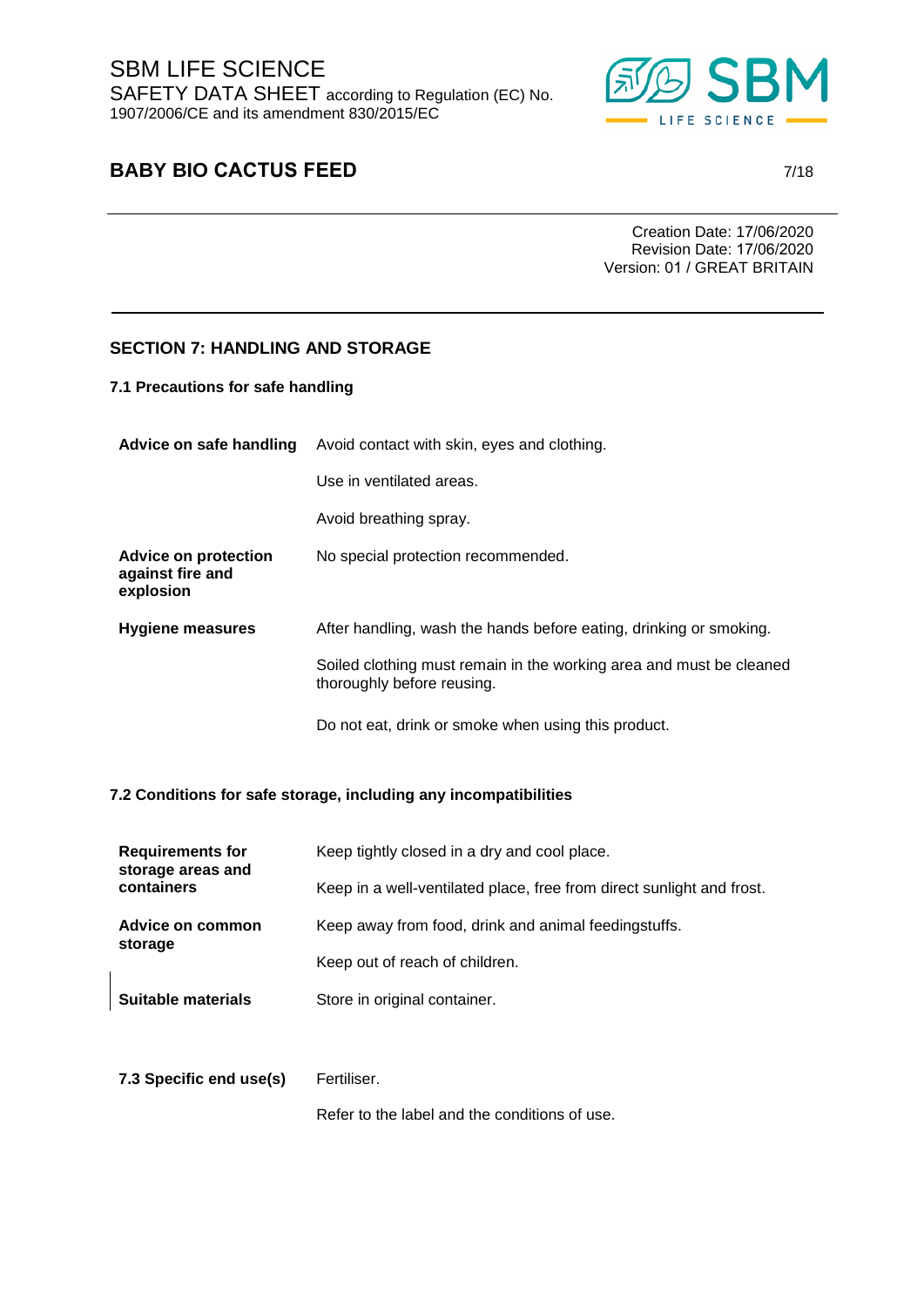

# **BABY BIO CACTUS FEED** 8/18

Creation Date: 17/06/2020 Revision Date: 17/06/2020 Version: 01 / GREAT BRITAIN

## **SECTION 8: EXPOSURE CONTROLS/PERSONAL PROTECTION**

#### **8.1 Control parameters**

No specific control parameters for the mixture.

For the substance :

| Potassium hydroxide CAS 1310-58-3 | TLV 15 min. $= 2$ mg/m <sup>3</sup> (United Kingdom) |
|-----------------------------------|------------------------------------------------------|
| Phosphoric acid CAS 7664-38-2     | OEL 8 hours = $1 \text{ mg/m}^3$ (United Kingdom)    |
|                                   | TLV 15 min. $= 2$ mg/m <sup>3</sup> (United Kingdom) |

#### **Further information:**

No other available data.

#### **8.2 Exposure controls**

#### **Appropriate engineering controls**

**Appropriate engineering** Emergency eye wash fountains and emergency showers should be **controls** available in the immediate vicinity of the work stations.

#### **Individual protective measures, such as personal protective equipment**

All the measures for collective protection should be set and use before to consider the use of personal protective equipment. In normal use and handling conditions please refer to the label and/or leaflet. In all other cases the following recommendations would apply.

| <b>Respiratory protection</b> | None protection required when manipulated as recommended. |
|-------------------------------|-----------------------------------------------------------|
|                               | Used in a well ventilated area.                           |
| <b>Hand protection</b>        | Avoid contact with the skin.                              |
|                               | Wash hands after handling.                                |
| Eye protection                | Avoid contact with eyes.                                  |
| Skin and body<br>protection   | Avoid contact with the skin. Wear appropriate clothing.   |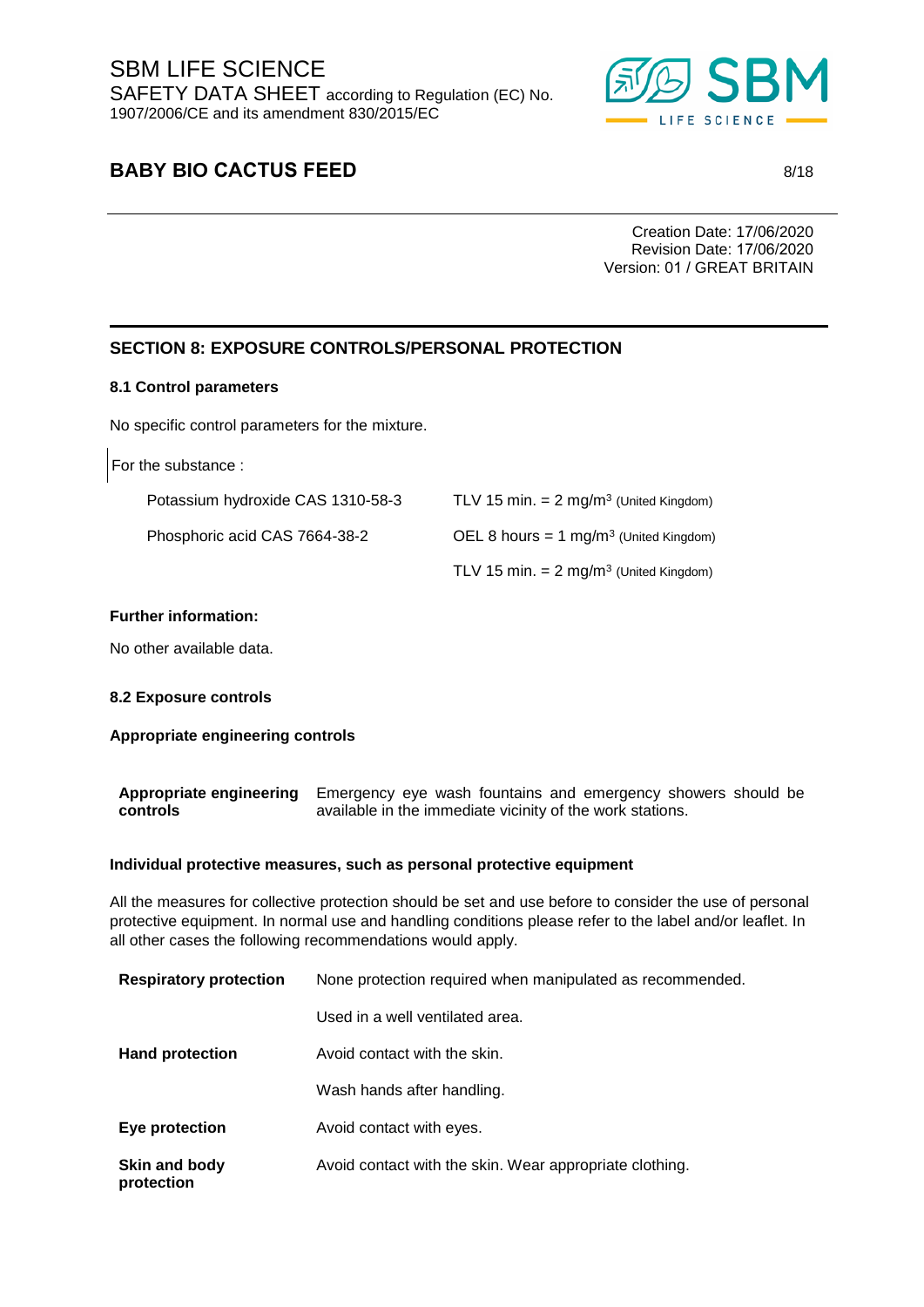

# **BABY BIO CACTUS FEED** 9/18

Creation Date: 17/06/2020 Revision Date: 17/06/2020 Version: 01 / GREAT BRITAIN

In case of contact with the skin, wash thoroughly with water.

Wash soiled clothes before reusing them.

**Thermal protection** Not required.

**Environmental exposure controls** 

| Environmental     | Avoid environmental contamination. Keep away from drains, surface |  |
|-------------------|-------------------------------------------------------------------|--|
| exposure controls | and ground water.                                                 |  |

### **SECTION 9: PHYSICAL AND CHEMICAL PROPERTIES**

**9.1 Information on basic physical and chemical properties**

| Appearance                                 | Liquid                |
|--------------------------------------------|-----------------------|
| <b>Colour</b>                              | Light green           |
| Odour                                      | Not available         |
| <b>Odour threshold</b>                     | Not available         |
| рH                                         | $6,0 - 6,8 - 100\%$ - |
| Melting point / freezing<br>point          | Not available         |
| Initial boiling point and<br>boiling range | Not available         |
| <b>Flash Point</b>                         | Not available         |
| <b>Evaporation rate</b>                    | Not available         |
| Flammability (solid,<br>gas)               | Not available         |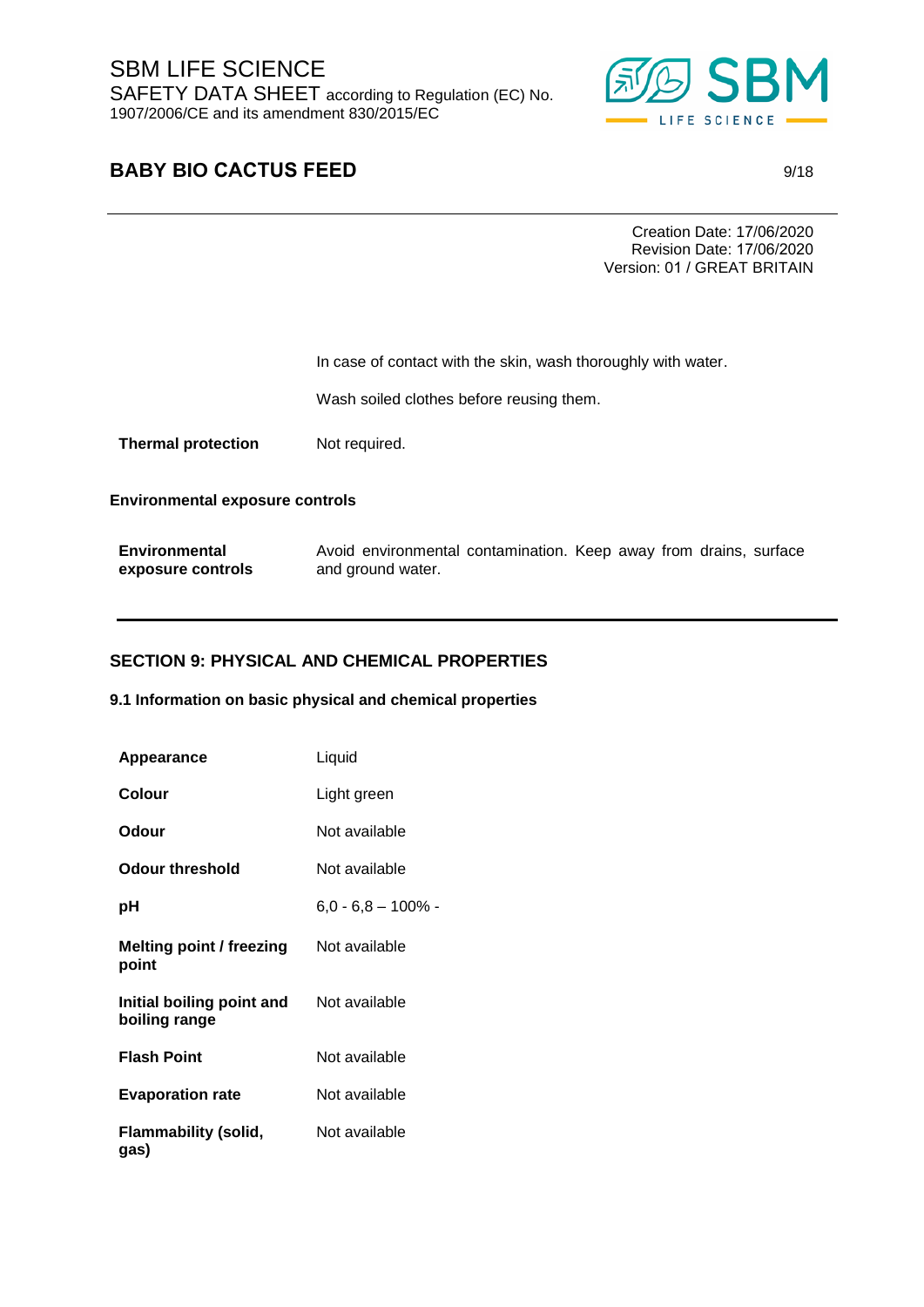SBM LIFE SCIENCE SAFETY DATA SHEET according to Regulation (EC) No. 1907/2006/CE and its amendment 830/2015/EC



# **BABY BIO CACTUS FEED** 10/18

Creation Date: 17/06/2020 Revision Date: 17/06/2020 Version: 01 / GREAT BRITAIN

| <b>Upper / lower</b><br>flammability or<br>explosive limits | Not available                  |
|-------------------------------------------------------------|--------------------------------|
| Vapour pressure                                             | Not available                  |
| <b>Vapour density</b>                                       | Not available                  |
| <b>Relative density</b>                                     | $1,06 - 20^{\circ}$ C -        |
| <b>Solubility in water</b>                                  | Soluble in water               |
| <b>Partition coefficient: n-</b><br>octanol / water         | Not available                  |
| <b>Auto-ignition</b><br>temperature                         | Not available                  |
| <b>Decomposition</b><br>temperature                         | Not available                  |
| <b>Dynamic viscosity</b>                                    | Not available                  |
| <b>Explosive properties</b>                                 | No information available       |
| <b>Oxidising properties</b>                                 | No information available       |
| 9.2 Other information                                       |                                |
| <b>Other information</b>                                    | No other information available |

## **SECTION 10: STABILITY AND REACTIVITY**

#### **10.1 Reactivity**

| <b>Thermal decomposition</b>   | Stable under foreseeable conditions of uses and storage. |
|--------------------------------|----------------------------------------------------------|
| <b>10.2 Chemical stability</b> | Stable under foreseeable pack and conditions of storage. |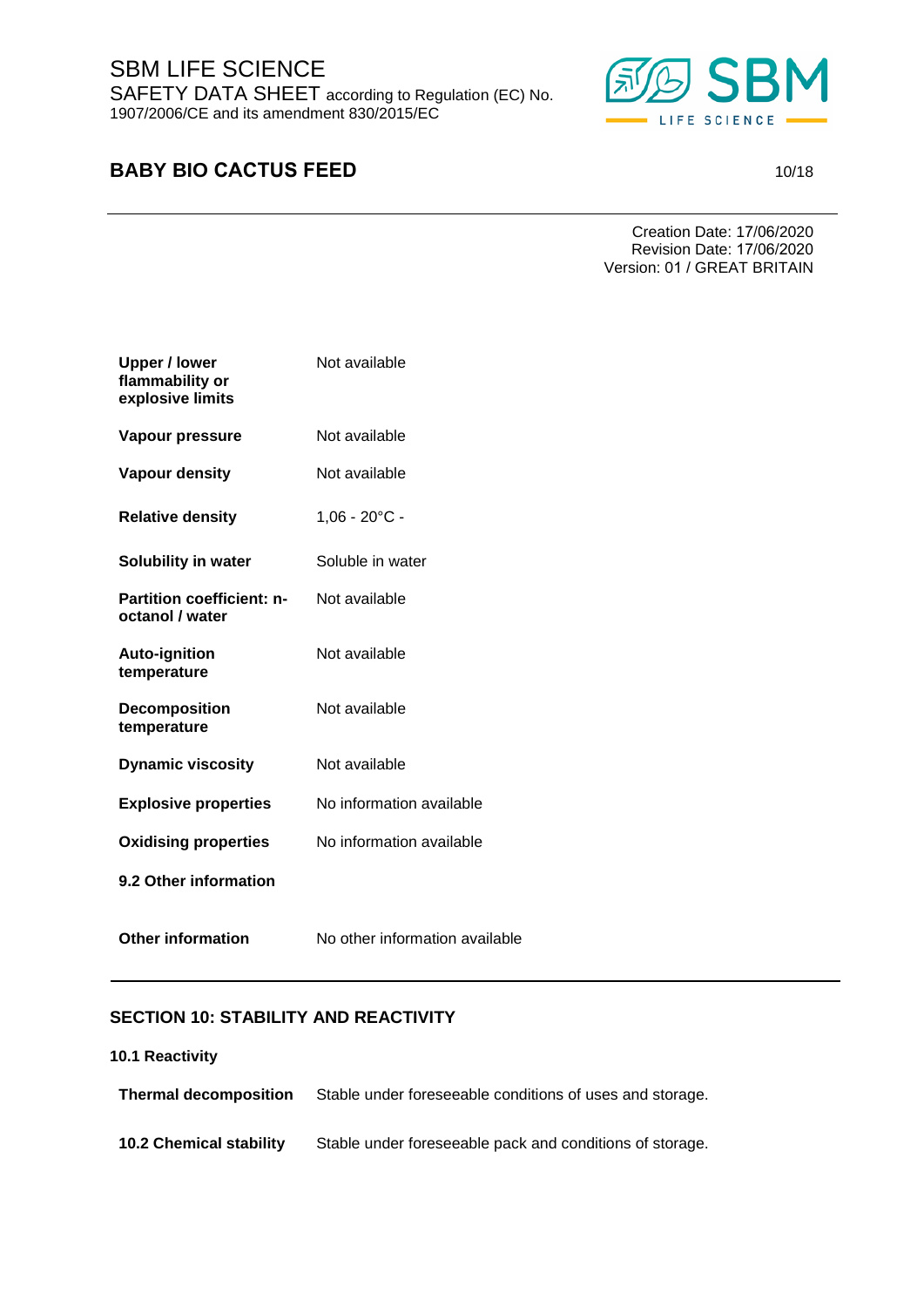

# **BABY BIO CACTUS FEED** 11/18

Creation Date: 17/06/2020 Revision Date: 17/06/2020 Version: 01 / GREAT BRITAIN

| 10.3 Possibility of<br>hazardous reactions  | Not known to react under foreseeable conditions of uses.           |
|---------------------------------------------|--------------------------------------------------------------------|
| <b>10.4 Conditions to avoid</b>             | Keep away from high temperatures and direct sunlight.              |
| 10.5 Incompatible<br>materials              | Bases. Store only in the original container.                       |
| 10.6 Hazardous<br>decomposition<br>products | No decomposition products expected under normal conditions of use. |

## **SECTION 11: TOXICOLOGICAL INFORMATION**

#### **11.1 Information on toxicological effects**

| <b>Acute oral toxicity</b>          | Specific data not available.                                                          |
|-------------------------------------|---------------------------------------------------------------------------------------|
|                                     | Taking into account the available data, classification criteria have not<br>been met. |
| <b>Acute inhalation toxicity</b>    | Specific data not available.                                                          |
|                                     | Taking into account the available data, classification criteria have not<br>been met. |
| <b>Acute dermal toxicity</b>        | Specific data not available.                                                          |
|                                     | Taking into account the available data, classification criteria have not<br>been met. |
| Skin irritation /<br>corrosion      | No skin irritation - Rabbit -                                                         |
| Serious eye damage /<br>irritation  | No eye irritation - Rabbit -                                                          |
| <b>Respiratory</b><br>sensitisation | Specific data not available.                                                          |
|                                     | Taking into account the available data, classification criteria have not<br>been met. |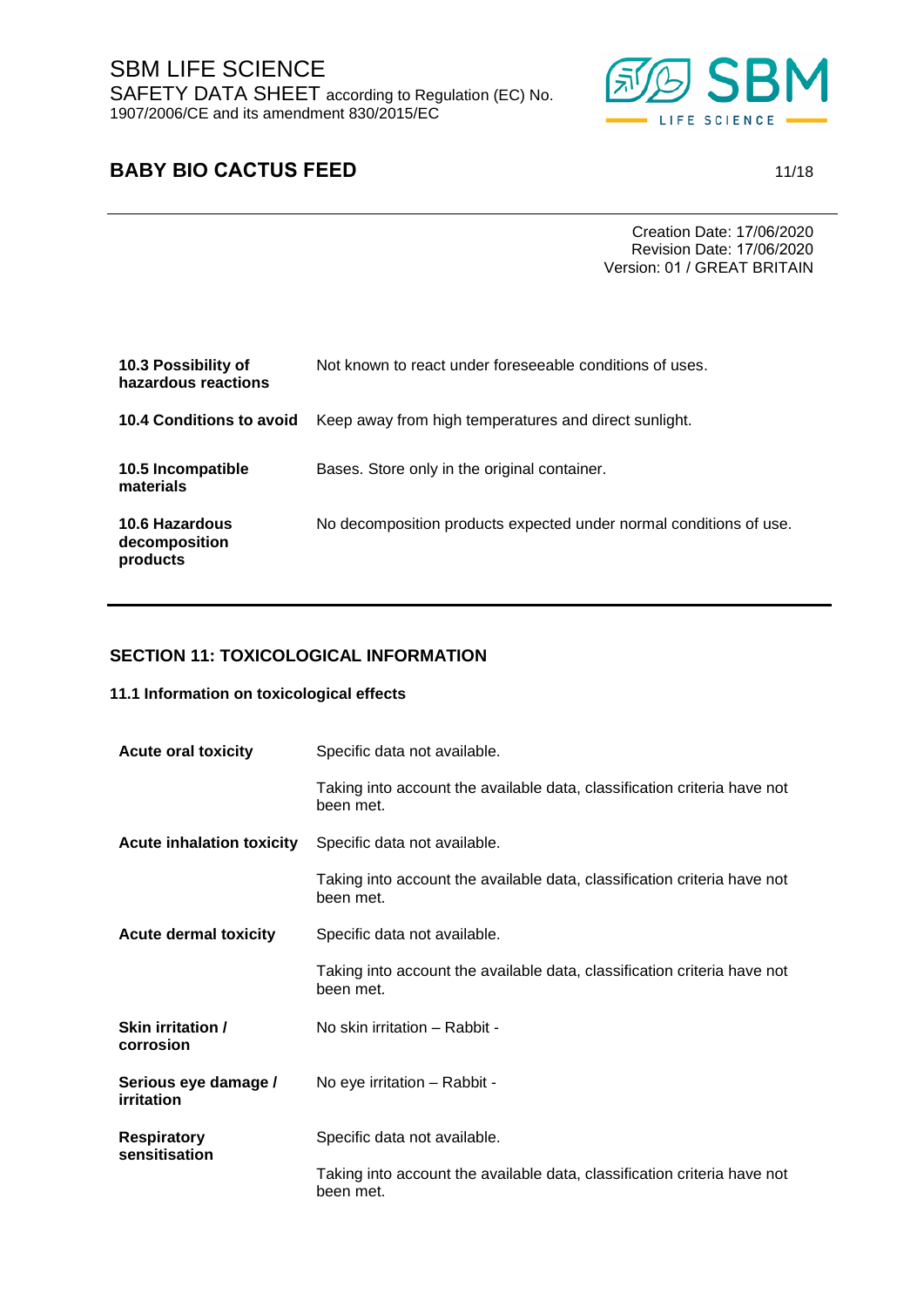SBM LIFE SCIENCE SAFETY DATA SHEET according to Regulation (EC) No. 1907/2006/CE and its amendment 830/2015/EC



# **BABY BIO CACTUS FEED** 12/18

Creation Date: 17/06/2020 Revision Date: 17/06/2020 Version: 01 / GREAT BRITAIN

### **Skin sensitisation** Non sensitizing – Guinea Pig -

#### **Carcinogenicity:**

Specific data not available.

Taking into account the available data, classification criteria have not been met.

#### **Germ cell mutagenicity:**

Specific data not available.

Taking into account the available data, classification criteria have not been met.

#### **Reproductive toxicity and fertility:**

Specific data not available.

Taking into account the available data, classification criteria have not been met.

#### **Specific target organ toxicity:**

#### **Single Exposure:**

Specific data not available.

Taking into account the available data, classification criteria have not been met.

#### **Repeated Exposure:**

Specific data not available.

Taking into account the available data, classification criteria have not been met.

#### **Aspiration hazard:**

Specific data not available.

Taking into account the available data, classification criteria have not been met.

#### **Other information**

No other data available.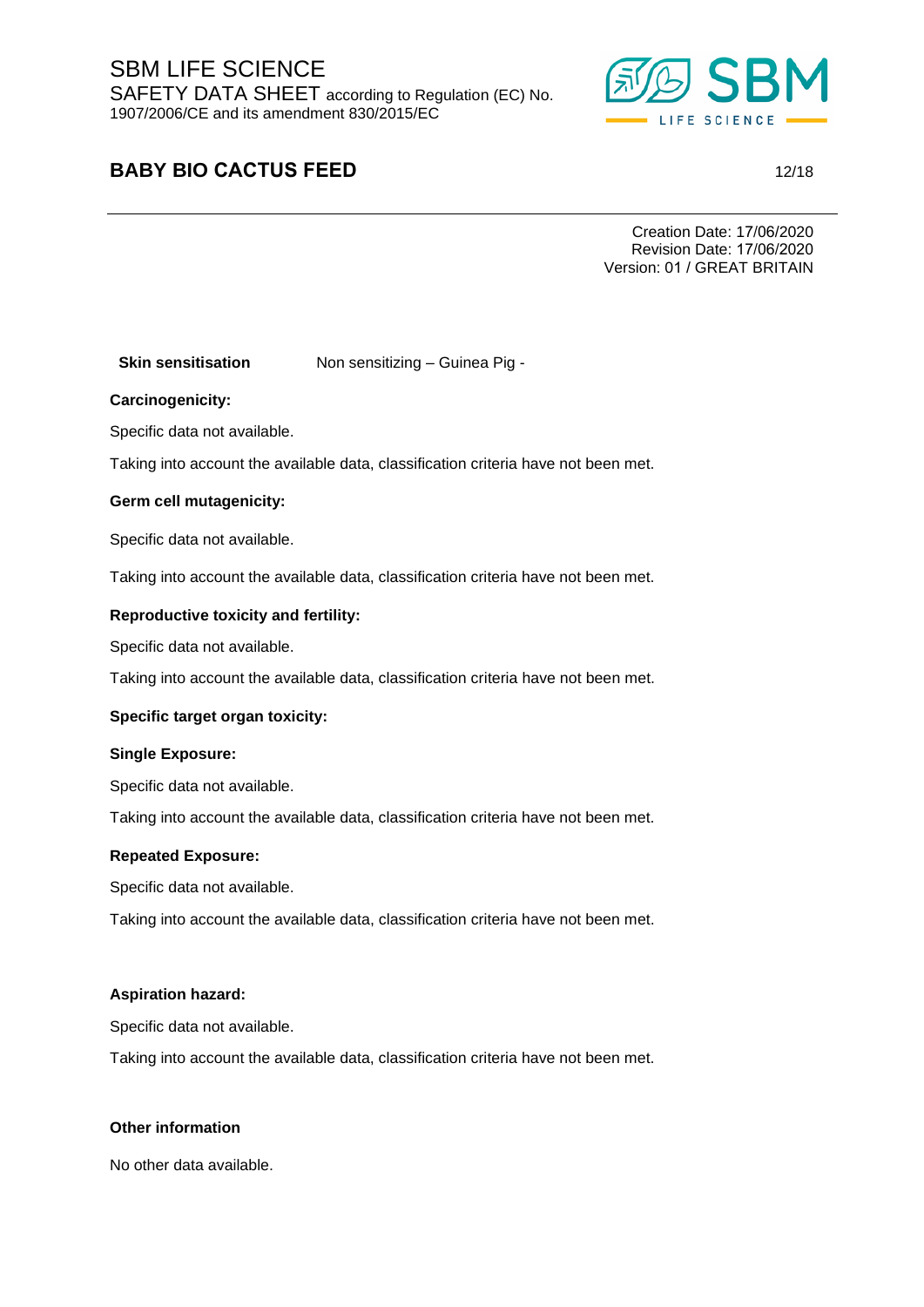

# **BABY BIO CACTUS FEED** 13/18

Creation Date: 17/06/2020 Revision Date: 17/06/2020 Version: 01 / GREAT BRITAIN

### **SECTION 12: ECOLOGICAL INFORMATION**

**12.1 Toxicity**

| <b>Toxicity to fish</b>                     | $LC50 > 100$ mg/l<br>Fish<br>96 h          |
|---------------------------------------------|--------------------------------------------|
| <b>Toxicity to aquatic</b><br>invertebrates | $EC50 > 100$ mg/l<br>Daphnia magna<br>48 h |
| <b>Toxicity to aquatic</b><br>plants        | $EC50 > 100$ mg/l<br>Algae<br>96 h         |
| <b>Toxicity for bees</b>                    | No information available                   |
| <b>Toxicity for earth-</b><br>worms         | No information available                   |
| <b>Toxicity for birds</b>                   | No information available                   |

#### **12.2 Persistence and degradability**

| <b>Biodegradability</b> | No data available |
|-------------------------|-------------------|
| Koc                     | No data available |

### **12.3 Bioaccumulative potential**

**Bioaccumulation** No data available

### **12.4 Mobility in soil**

**Mobility in soil** No data available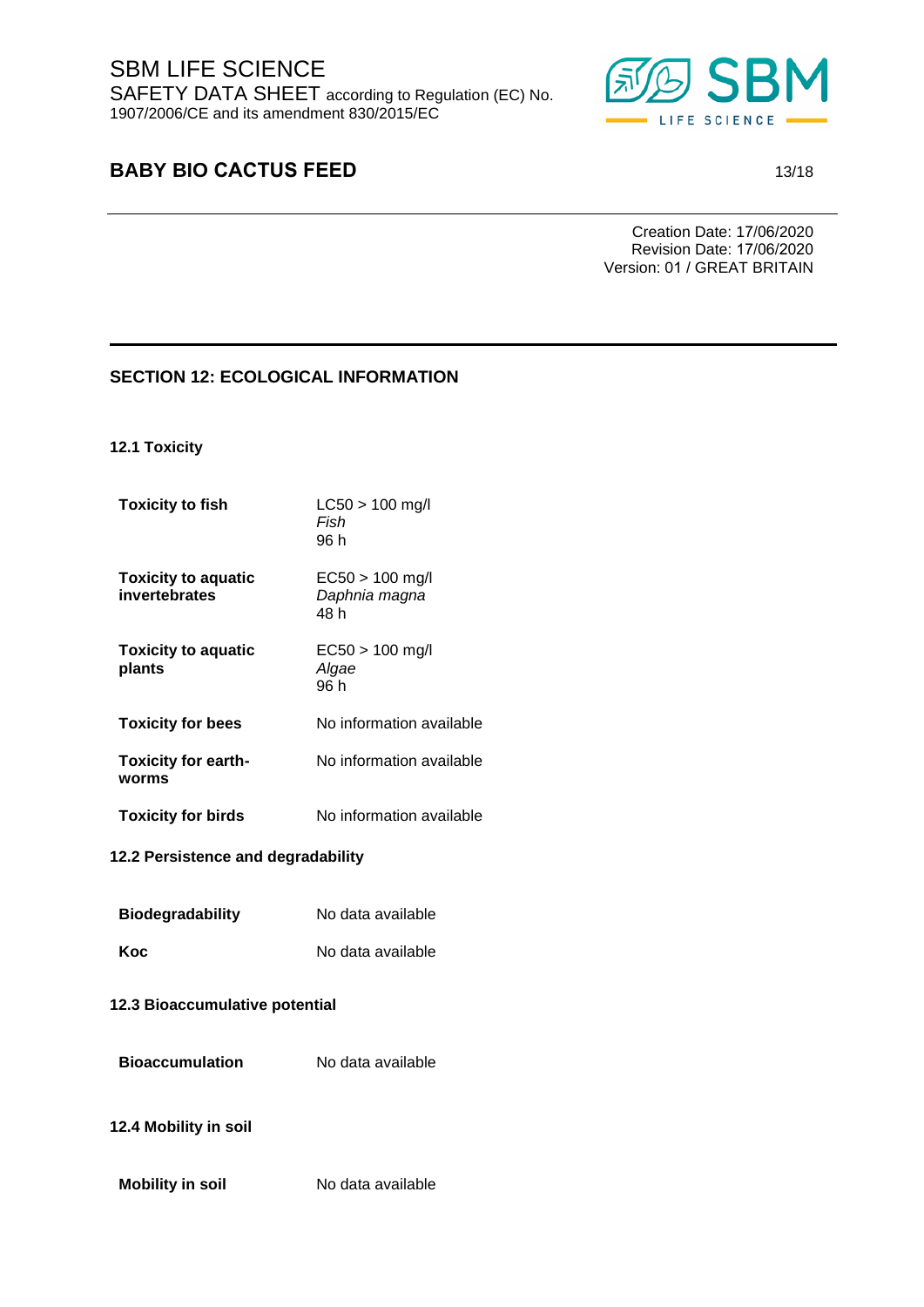

# **BABY BIO CACTUS FEED** 14/18

Creation Date: 17/06/2020 Revision Date: 17/06/2020 Version: 01 / GREAT BRITAIN

#### **12.5 Results of PBT and vPvB assessment**

| <b>PBT and vPvB</b> | Mixture does not contain PBT / vPvB substances. |
|---------------------|-------------------------------------------------|
| assessment          |                                                 |

**12.6 Other adverse effects**

| <b>Additional ecological</b> | No information available. See the label of the product for additional |
|------------------------------|-----------------------------------------------------------------------|
| information                  | instructions concerning the precautions measures for the environment  |
|                              | that have to be taken during the manipulation of the product.         |

### **SECTION 13: DISPOSAL CONSIDERATIONS**

#### **13.1 Waste treatment methods**

| <b>Generalities</b>              | Recycle material where possible.                                                                                                   |
|----------------------------------|------------------------------------------------------------------------------------------------------------------------------------|
| <b>Product</b>                   | The unused product can be diluted ad recycled where possible, as a<br>low-grade fertiliser.                                        |
| <b>Contaminated</b><br>packaging | Rinse contaminated packaging with water. Dilute washings should be<br>recycled where possible, possibly as a low-grade fertiliser. |

#### **SECTION 14: TRANSPORT INFORMATION**

No transport labelling required.

#### **ADR/RID/ADN**

| 14.1 UN number        |  |
|-----------------------|--|
| 14.2 Proper shipping  |  |
| name                  |  |
| 14.3 Transport hazard |  |
| class(es)             |  |
| 14.4 Packing group    |  |
| 14.5 Environm.        |  |
| Hazardous Mark        |  |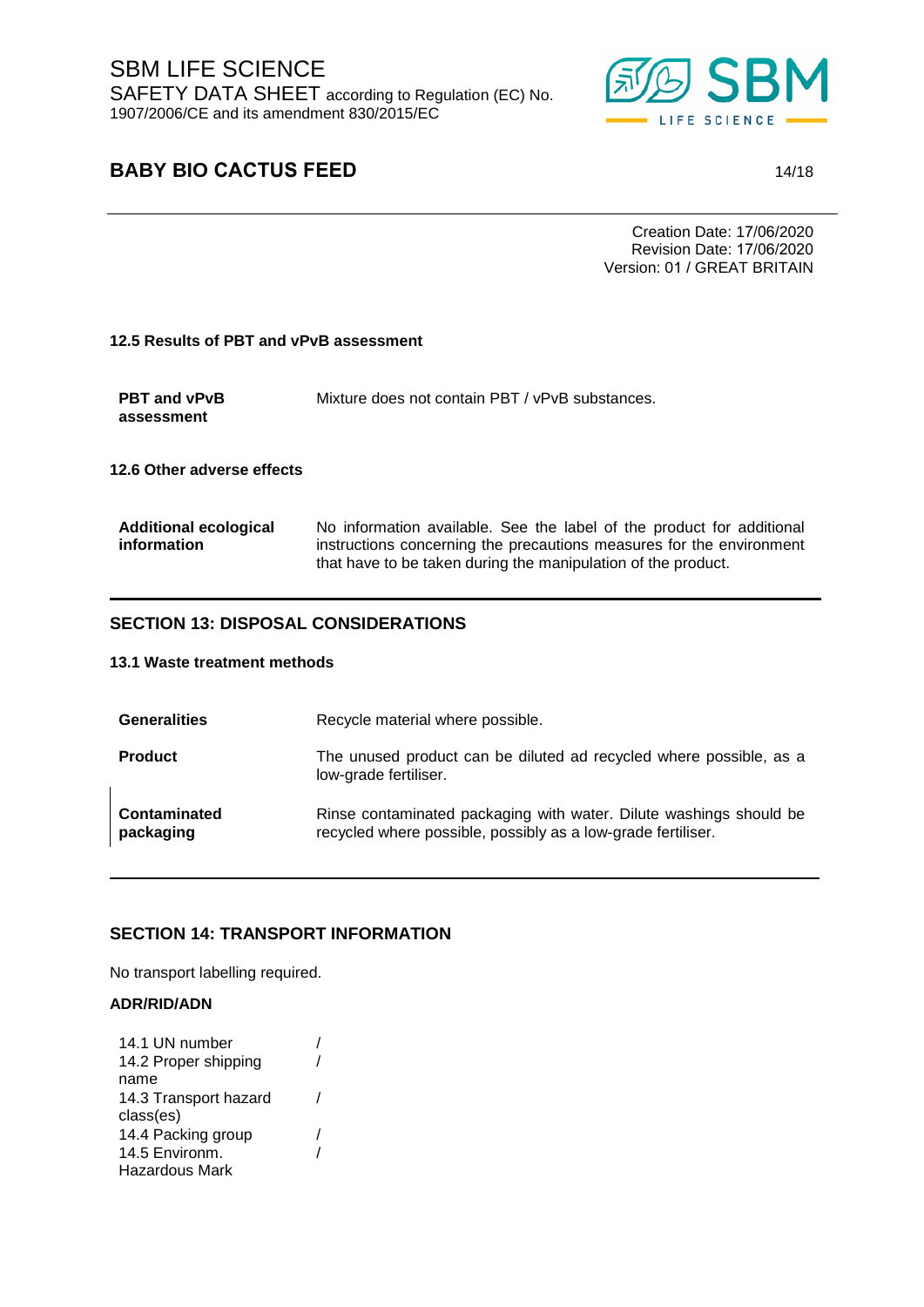

# **BABY BIO CACTUS FEED** 15/18

Creation Date: 17/06/2020 Revision Date: 17/06/2020 Version: 01 / GREAT BRITAIN

This classification is in principle not valid for carriage by tank vessel on inland waterways. Please refer to the manufacturer for further information.

#### **IMDG**

| 14.1 UN number        |  |
|-----------------------|--|
| 14.2 Proper shipping  |  |
| name                  |  |
| 14.3 Transport hazard |  |
| class(es)             |  |
| 14.4 Packing group    |  |
| 14.5 Marin pollutant  |  |
|                       |  |

### **IATA**

| 14.1 UN number        |  |
|-----------------------|--|
| 14.2 Proper shipping  |  |
| name                  |  |
| 14.3 Transport hazard |  |
| class(es)             |  |
| 14.4 Packing group    |  |
| 14.5 Environm.        |  |
| Hazardous Mark        |  |

### **14.6 Special precautions for user**

Ensure that personnel knows the measures to be taken in the event of accidental release.

#### **14.7 Transport in bulk according to Annex II of MARPOL and the IBC Code**

No transport in bulk according to IBC Code.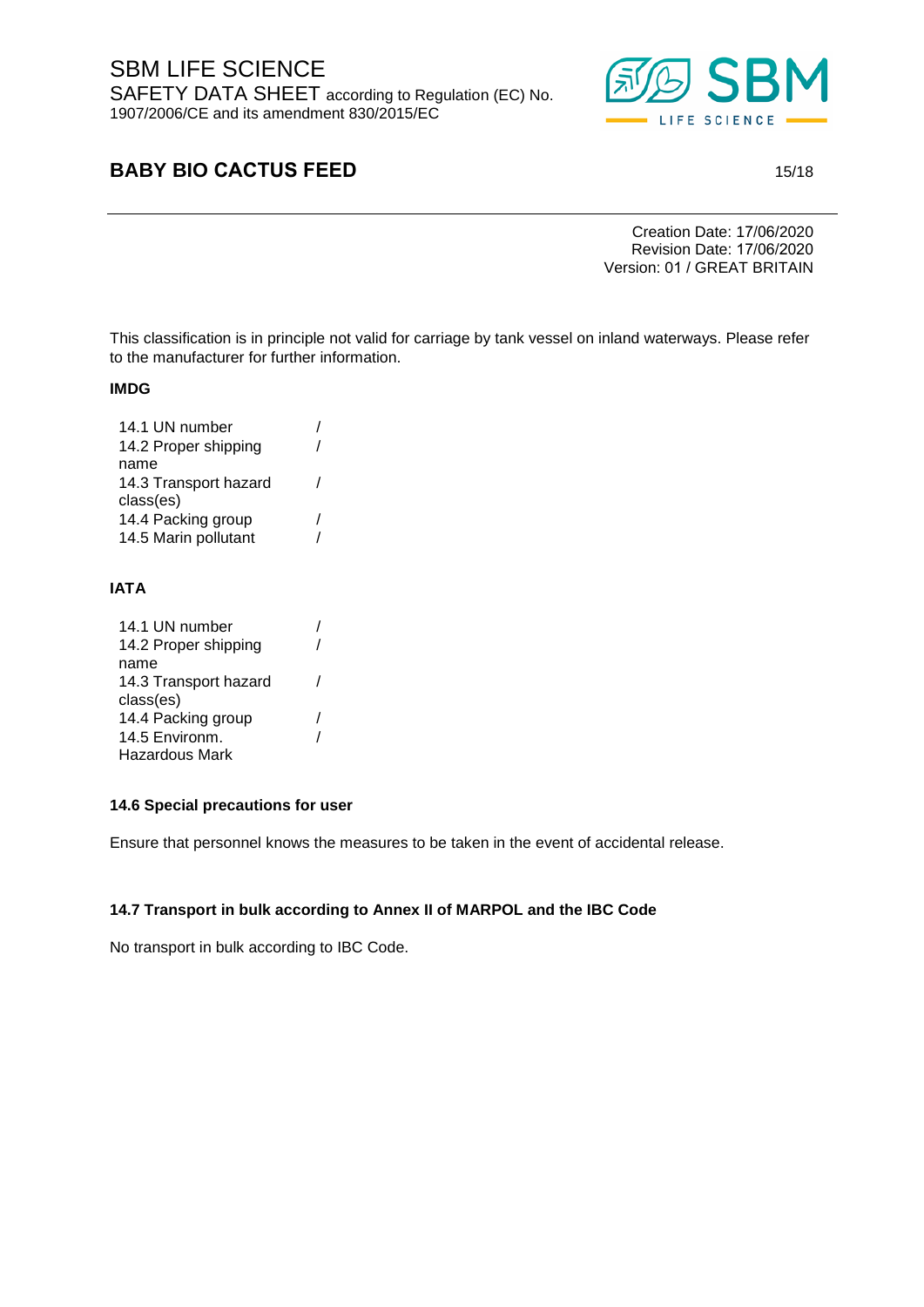

# **BABY BIO CACTUS FEED** 16/18

Creation Date: 17/06/2020 Revision Date: 17/06/2020 Version: 01 / GREAT BRITAIN

### **SECTION 15: REGULATORY INFORMATION**

**15.1 Safety, health and environmental regulations/legislation specific for the substance or mixture** 

#### **Further information**

| <b>Conformity with REACH</b><br>annexes | At the present time, the substances mentioned in section 3.2 of this SDS<br>aren't quoted in :                                                                                   |  |
|-----------------------------------------|----------------------------------------------------------------------------------------------------------------------------------------------------------------------------------|--|
|                                         | - Annex XIV of REACH Regulation EC 1907/2006 about list of<br>substances subject to authorization                                                                                |  |
|                                         | - Annex XVII of REACH Regulation EC 1907/2006 about restrictions on<br>the manufacture, placing on the market and use of certain dangerous<br>substances, mixtures and articles. |  |

#### **Specific provisions:**

The mixture is in accordance with the EC Regulation 2003/2003 relating to fertilisers.

### **15.2 Chemical Safety Assessment**

A Chemical Safety Assessment is not required.

### **SECTION 16: OTHER INFORMATION**

**Text of the hazard statements (H sentences) mentioned in Sections 2 and 3:**

| H <sub>290</sub> | May be corrosive to metals.              |
|------------------|------------------------------------------|
| H302             | Harmful if swallowed.                    |
| H314             | Causes severe skin burns and eye damage. |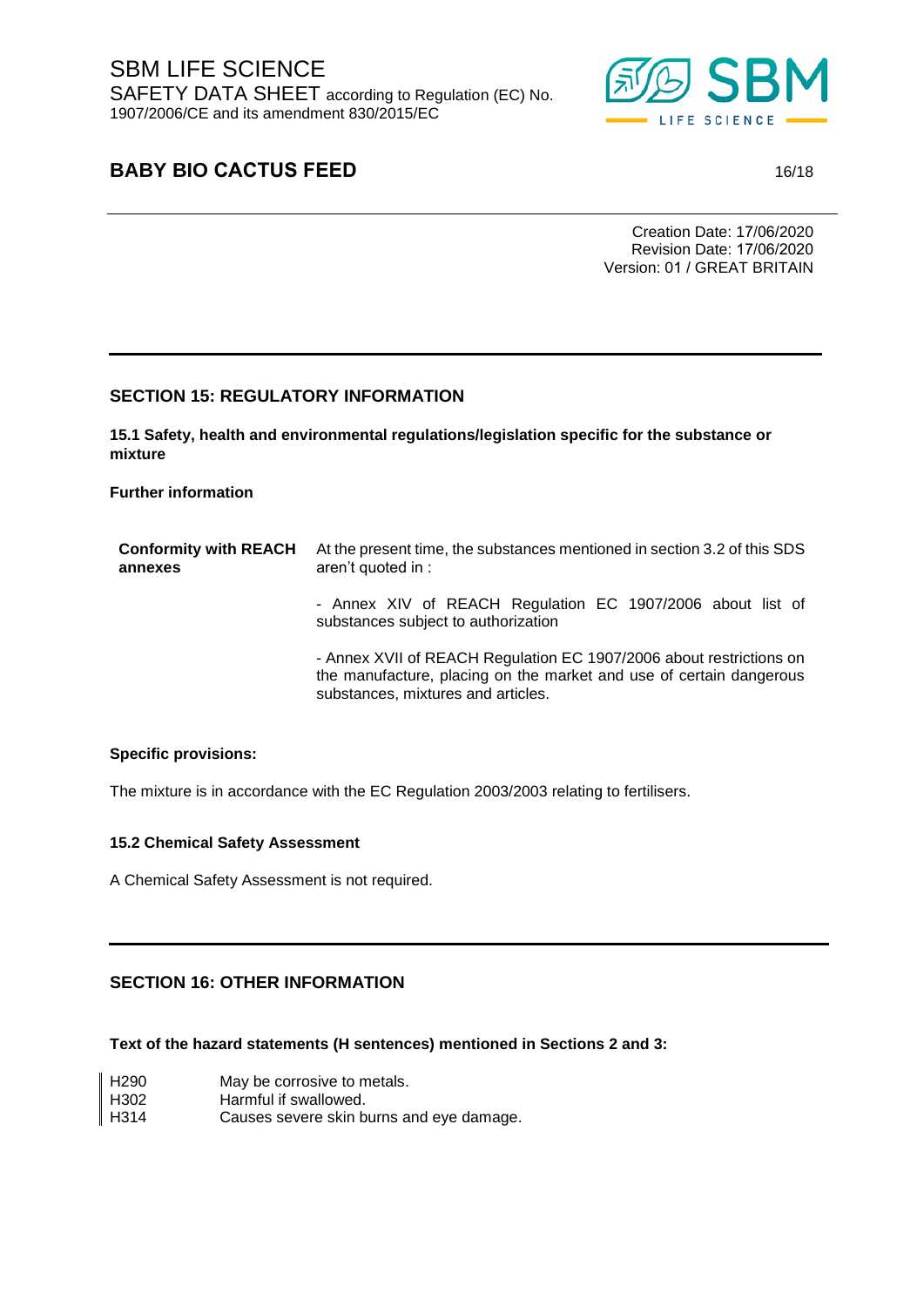SBM LIFE SCIENCE SAFETY DATA SHEET according to Regulation (EC) No. 1907/2006/CE and its amendment 830/2015/EC



# **BABY BIO CACTUS FEED** 17/18

Creation Date: 17/06/2020 Revision Date: 17/06/2020 Version: 01 / GREAT BRITAIN

#### **Text of hazards classes and categories mentioned in Sections 2 and 3:**

- Met. Corr. 1 Substance or mixture corrosive to metals, category 1
- Acute Tox. 4 Acute Toxicity oral route -, category 4
- Skin Corr. 1A Skin corrosion/irritation, category 1A
- Skin Corr. 1B Skin corrosion/irritation, category 1B

#### **Abbreviations and acronyms**

| ADI                   | Acceptable Daily Intake                                                                                   |
|-----------------------|-----------------------------------------------------------------------------------------------------------|
| <b>ADN</b>            | European Agreement concerning the International Carriage of Dangerous Goods by<br><b>Inland Waterways</b> |
| <b>ADR</b>            | European Agreement concerning the International Carriage of Dangerous Goods by                            |
|                       | Road                                                                                                      |
| ARfD                  | Acute Reference Dose                                                                                      |
| A.S                   | <b>Active Substance</b>                                                                                   |
| ATE                   | Acute toxicity estimate                                                                                   |
| <b>BCF</b>            | <b>Bioconcentration Factor</b>                                                                            |
| CAS-Nr.               | <b>Chemical Abstracts Service number</b>                                                                  |
| <b>CLP</b>            | Classification, Labelling, Packaging regulation                                                           |
| Conc.                 | Concentration                                                                                             |
| <b>DMEL</b>           | <b>Derived Minimal Effect Levels</b>                                                                      |
| <b>DNEL</b><br>EC-No. | Derived No Effect Level<br>European community number                                                      |
| <b>ECx</b>            | Effective concentration to x %                                                                            |
| <b>EINECS</b>         |                                                                                                           |
|                       | European inventory of existing commercial substances                                                      |
| <b>ELINCS</b>         | European list of notified chemical substances                                                             |
| EN                    | European Standard                                                                                         |
| EU                    | European Union                                                                                            |
| <b>IATA</b>           | International Air Transport Association                                                                   |
| <b>IBC</b>            | International Code for the Construction and Equipment of Ships Carrying Dangerous                         |
|                       | Chemicals in Bulk (IBC Code)                                                                              |
| <b>ICx</b>            | Inhibition concentration to x %                                                                           |
| <b>IMDG</b>           | <b>International Maritime Dangerous Goods</b>                                                             |
| Koc                   | <b>Absorption Coefficient</b>                                                                             |
| <b>LCx</b>            | Lethal concentration to x %                                                                               |
| <b>LDx</b>            | Lethal dose to x %                                                                                        |
| LOEC/LOEL             | Lowest observed effect concentration/level                                                                |
| <b>MARPOL</b>         | MARPOL: International Convention for the prevention of marine pollution from ships                        |
| NOEC/NOEL             | No observed effect concentration/level                                                                    |
| N.O.S.                | Not otherwise specified                                                                                   |
| <b>OECD</b>           | Organization for Economic Co-operation and Development                                                    |
| <b>OSHA</b>           | Occupational Safety and Health Administration                                                             |
| <b>PBT</b>            | Persistent, Bioaccumulative and Toxic substances                                                          |
| <b>PNEC</b>           | <b>Predicted No Effect Concentration</b>                                                                  |
| Pow                   | Partition coefficient: n-octanol / water                                                                  |